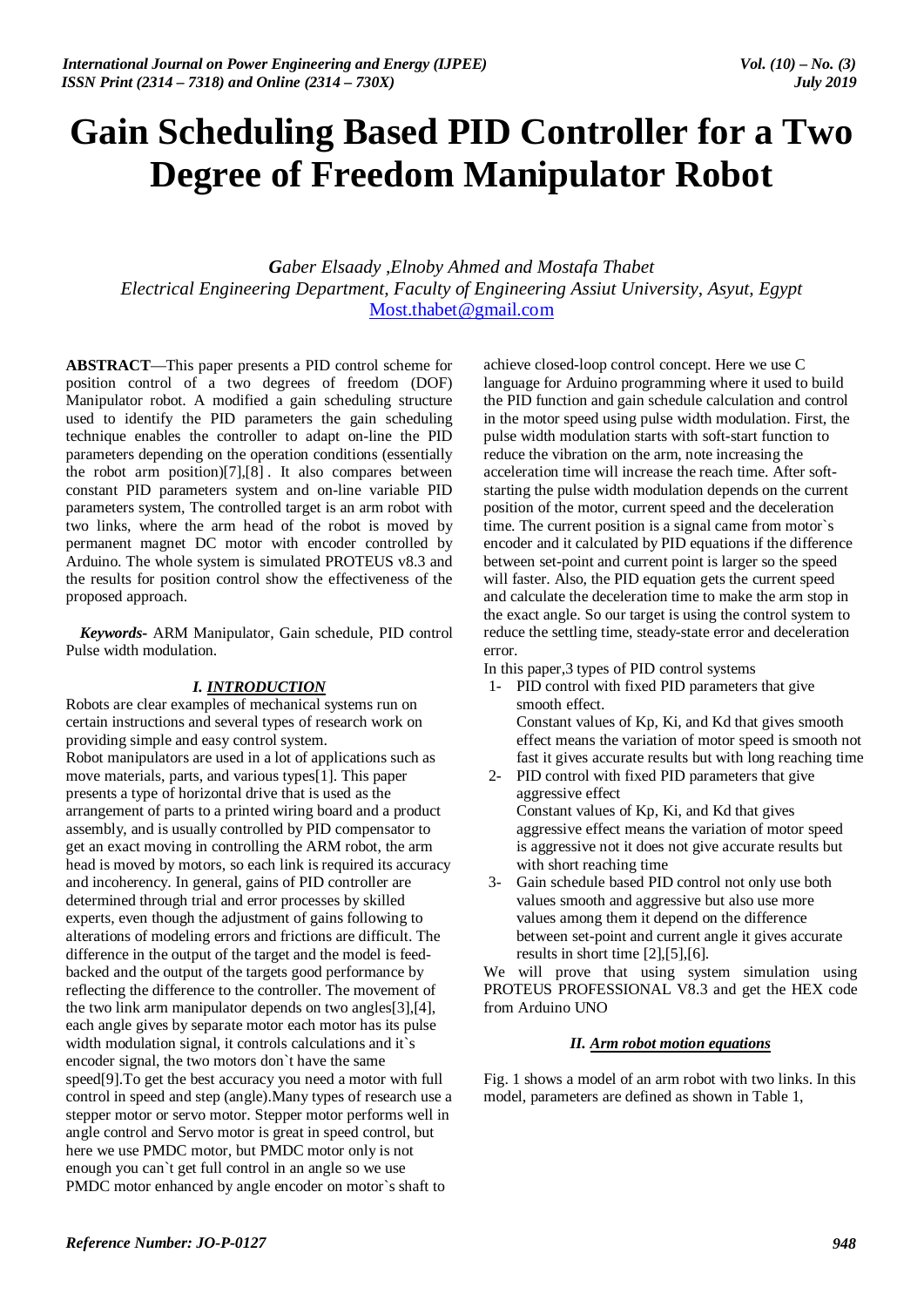

Fig(1) Arm robot model

From Fig. 1, the coordinate of the set point for links is expressed as follows.

*Motor1 angle and link1 length we can get point* $I(x_l, y_l)$  *coordinates* 

| $x_1 = L_1$ *sin $\Theta$ 1                                           |     |
|-----------------------------------------------------------------------|-----|
| $y_1 = L_1^* \cos \theta 1$                                           |     |
| Motor2 angle and link2 length we can get                              |     |
| $point2(x_2, y_2)$ coordinates                                        |     |
| $x_2 = 2 L_1 * \sin \theta 1 + L_2 * \sin \theta 2$                   |     |
| $y_2 = 2 * L1 * cos\theta_1 + L_2 * cos\theta_2$                      |     |
| Also, coordinate of position of arm are $(x, y)$ as follows.          |     |
| $x = 2 \cdot L_1 \cdot \sin \theta + 2 \cdot L_2 \cdot \sin \theta$   | (1) |
| $y = 2 \cdot L_1 \cdot \cos\theta_1 + 2 \cdot L_2 \cdot \cos\theta_2$ | (2) |
|                                                                       |     |

| Table (1)Arm parameters     |                        |  |  |
|-----------------------------|------------------------|--|--|
| mass of link I[kg]<br>$m_i$ |                        |  |  |
|                             | length of link $i$ [m] |  |  |
|                             | Motor i angle          |  |  |

# *III. System block Diagram*

In this section, the control system is designed in the following steps starting with AC source 220v AC, the AC signal goes throw A **rectifier** that converts alternating current (AC), to direct current (DC), which flows in only one direction.



Fig (2) System Block diagram

The next step is the regulation**,** A voltage regulator is a device that maintains a fixed output voltage even variable input voltage Here there are two regulators

- 12 volt used for motor driver and motors
- 5 volt used for Arduino

The Arduino is the controller and it will perform the PID calculations .The calculation depends on

- A set-point angle is the desired angle  $(x,y)$  we can get it from  $(1)$ ,  $(2)$
- **Current angle** it's the angle which will the motor start from and it represent the feedback signal, it comes from the encoder

**PID parameters it** uses three basic control behaviors **Kp :** P- constant gives an output which is proportional to current error, It compares set point with the actual value **Ki: I**-constant is needed, use to eliminate the steady state error. It integrates the error over a period of time until the error value reaches zero

**Kd:** D-constant predicts the future behavior of the error. Its output depends on the rate of change of error with respect to time, multiplied by derivative constant. Driver Motor it receives the signal from Arduino to control the DC motor, Signals types:

1. **Direction's signal** its change due to the set-point angle and the current angle

**2. Pulse Width Modulation signals** depend on PID parameters, Angle error, and set-point, here there are two motors, motor1 control on theta1 and motor2 control on theta2,Each motor has it`s PWM signal (input signal )**,**  Direction's signals (input signal ) **,**Encoder signals ( output signal )

Motors parameters

- L: Motor inductance R: Motor armature resistance
- kv : Back-emf constant ka: Torque constant.
- f: Friction coefficient. J: Motor inertia.

#### *IV. system built up, Simulation and Results*

#### **1- System Components 1.1Arduino Uno**

The Arduino Uno is a microcontroller board based on the ATmega328.It has 14 digital input/output pins (of which 6 can be used as PWM outputs), 6 analog inputs, a 16 MHz crystal oscillator, a USB connection, a power jack, an ICSP header, and a reset button.

| Table (2) Arduino UNO properties |                                    |  |  |
|----------------------------------|------------------------------------|--|--|
| Microcontroller                  | ATmega328                          |  |  |
| <b>Operating Voltage</b>         | 5V                                 |  |  |
| Input Voltage                    | $7-12V$                            |  |  |
| Input Voltage (limits)           | $6-20V$                            |  |  |
| Digital I/O Pins                 | 14 (of which 6 provide PWM output) |  |  |
| Analog Input Pins                | 6                                  |  |  |
| DC Current per I/O Pin           | $40 \text{ mA}$                    |  |  |
| DC Current for 3.3V              | $50 \text{ mA}$                    |  |  |
| Clock Speed                      | <b>MHz</b>                         |  |  |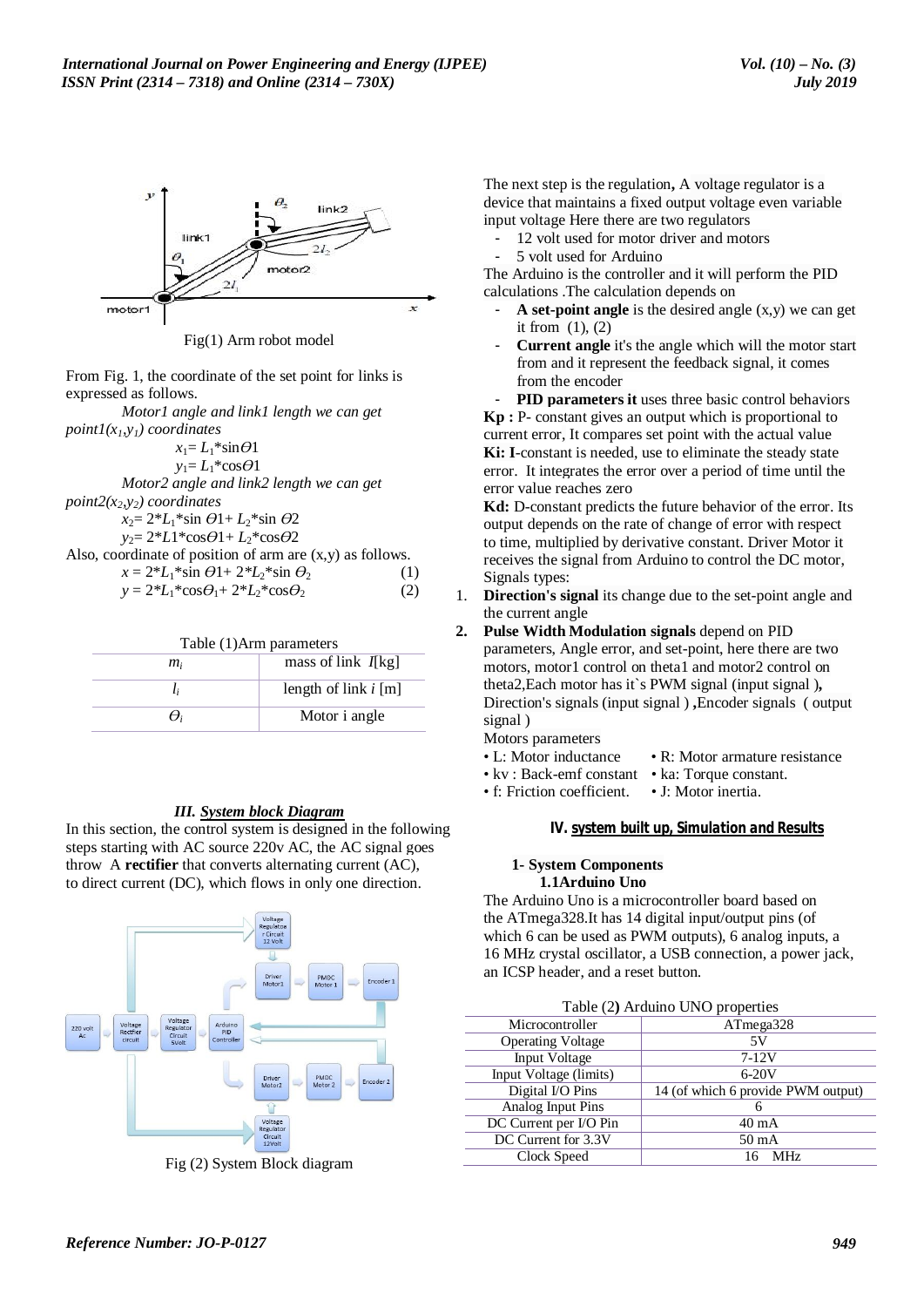#### **1.2 Driver motor**

DC Driver motor is a rather simple circuit, containing 3 switching element, 2 relays, and 1 transistor.



Fig (3) DC Driver motor circuit diagram

The switching elements (Q1) are usually bi-polar or MOSFET transistors, the most part for this discussion. It is responsible for pulse width modulation (speed control).The NC pin in relay1 connected to NC pin in relay2 are connected to a power supply (battery for example) terminal 1, and The NO pin in relay1 connected to NO pin in relay2 are connected to a power supply terminal 2.The two relays use in direction control of the DC motor. Though the load can, in theory, be anything you want, by far the most pervasive application.

#### **1.3 DC-Motor**

When a voltage  $UA(t)$  is applied on the motor, current i (t ) accelerates the motor. As the angular velocity  $w(t) = \Theta(t)$  increases, the friction f w(t) in motor and drive shafts, and back-emf (electromotive force) kv w(t ), reduces the acceleration  $\cdot w(t) = \ddot{\Theta}(t)$ .

| Table (3) Motor Parameters |                                 |  |  |
|----------------------------|---------------------------------|--|--|
| $Jm = 3.2284E-6$           | moment of inertia of the rotor  |  |  |
| $Bm = 3.5077E-6$           | motor viscous friction constant |  |  |
| $K = 0.0274$               | electromotive force constant    |  |  |
| $Ra = 4$                   | electric resistance             |  |  |
| $La = 2.75E-6$             | electric inductance             |  |  |

#### **1.4 Rotary Encoder**

The dc motor is equipped with a simple encoder to measure the rotation of the motor shaft. The encoder uses  $n = 12$  holes called quadrature design, meaning it has a resolution of 48 pulse changes per revolution. The motor shaft is connected via a gear with transmission ratio 15, meaning the encoder will deliver  $48.15 = 720$  pulse changes per motor shaft revolution

#### **1.5 Graphical LCD**

The Graphical LCDs are thus used to display customized characters and Shapes. This LCD has a display format of 128x64 dots we use it to display the movement and the position of the two link arm robot

**2. Numerical Simulation and results**  Numerical simulation is performed by using the values of the parameters in table 1, table 2 and table 3



Fig (4) System schematic diagram



Fig (5) System on simulation runtime



Fig (6) System on-line Parameters monitoring



Fig (7) Two link movement Display on Graphic LCD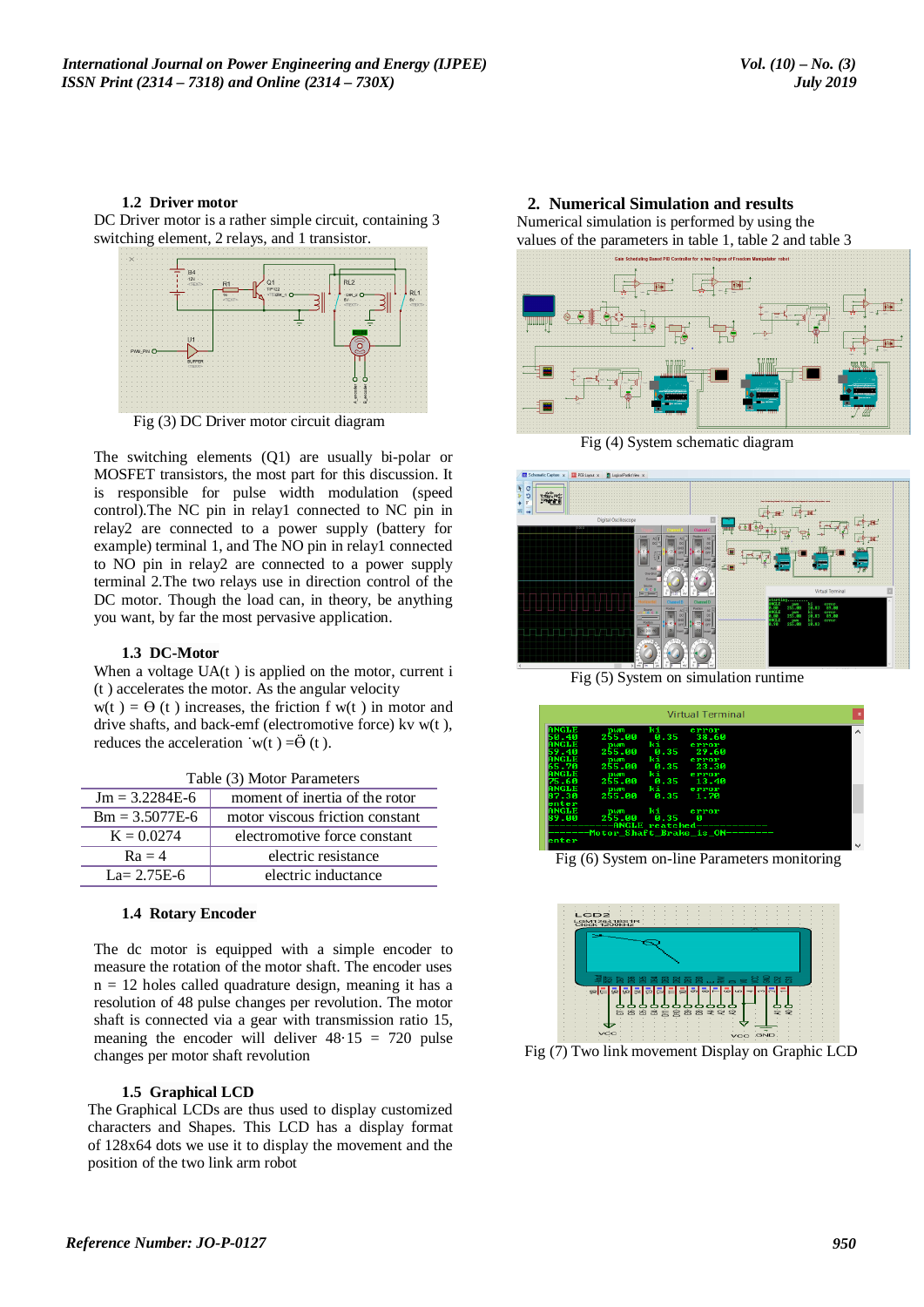| 临床                                                                                                                                                                 | <b>Edit Component</b>                                 |                          | ,<br>$\mathbf{\times}$           |
|--------------------------------------------------------------------------------------------------------------------------------------------------------------------|-------------------------------------------------------|--------------------------|----------------------------------|
| Part Reference:<br>Part Value:<br>Element:                                                                                                                         | MOTOR <sub>1</sub><br>M <sup>1</sup><br>New<br>$\sim$ | Hidden:<br>Hidden:       | OK<br><b>Help</b><br>Hidden Pins |
| LISA Model File:                                                                                                                                                   | <b>ENCMOTOB</b>                                       | Hide All<br>$\checkmark$ | Cancel                           |
| Nominal Voltage:                                                                                                                                                   | 12V                                                   | Hide All<br>$\checkmark$ |                                  |
| Coil Besistance:                                                                                                                                                   | $\boldsymbol{A}$                                      | Hide All<br>$\checkmark$ |                                  |
| Coil Inductance:                                                                                                                                                   | 2.75mH                                                | Hide All<br>$\checkmark$ |                                  |
| Zero Load BPM:                                                                                                                                                     | 360                                                   | Hide All<br>$\checkmark$ |                                  |
| Load/Max Torque %                                                                                                                                                  | 50.                                                   | Hide All<br>$\checkmark$ |                                  |
| <b>Effective Mass:</b>                                                                                                                                             | 0.01                                                  | Hide All<br>$\checkmark$ |                                  |
| Pulses per Revolution:                                                                                                                                             | 24                                                    | Hide All<br>$\checkmark$ |                                  |
| Other Properties:                                                                                                                                                  |                                                       |                          |                                  |
| $Im = 3.2284F - 6$                                                                                                                                                 |                                                       |                          |                                  |
| $Rm = 3.5077F - 6$                                                                                                                                                 |                                                       |                          |                                  |
| $K = 0.0274$                                                                                                                                                       |                                                       | $\checkmark$             |                                  |
| Exclude from Simulation<br>Attach hierarchy module<br>Exclude from PCB Layout<br>Hide common pins<br>Exclude from Bill of Materials<br>Edit all properties as text |                                                       |                          |                                  |

Fig (8) Setting of motor parameters as given in table (1)

# **2.1 System response of position control using Fixed PID values**



The simulation result is shown in Figure (9) and (10)



Fig (9) System response for fixed **smooth** PID



Fig(10)PWM variation for Fixed **smooth** PID





Fig (11)System response for Fixed **Aggressive** PID



Fig (12) PWM variation for Fixed **Aggressive** PID

## **2.2 System response for position control using Gain Scheduling Based PID Controller**

Here the system adapt on-line the PID parameters depending on

- o Angle Set-point
- o Angle error correction
- o The Last Pulse width modulation value
- o Motor Direction

#### Table (4) PID parameters for Gain schedule method

| Set point   | PID parameters                      |  |
|-------------|-------------------------------------|--|
| Angle Range |                                     |  |
| 0:5         | Kp= $0.01$ Ki= $0.002$ Kd= $0.09$   |  |
| 10:15       | Kp= $0.017$ Ki= $0.0028$ Kd= $0.98$ |  |
| 20:25       | $Kp=0.20$ Ki=0.105Kd=-0.3           |  |
| 30:45       | $Kp=0.82$ Ki=.13Kd=-0.29            |  |
| 55:70       | Kp=0.88 Ki=0.34Kd=-0.1              |  |
| 75:90       | Kp=0.92 Ki=0.48Kd=-0.1              |  |



System response for Gain Schedule PID, Set-point =20`



System response for Gain Schedule PID, Set-point =88`